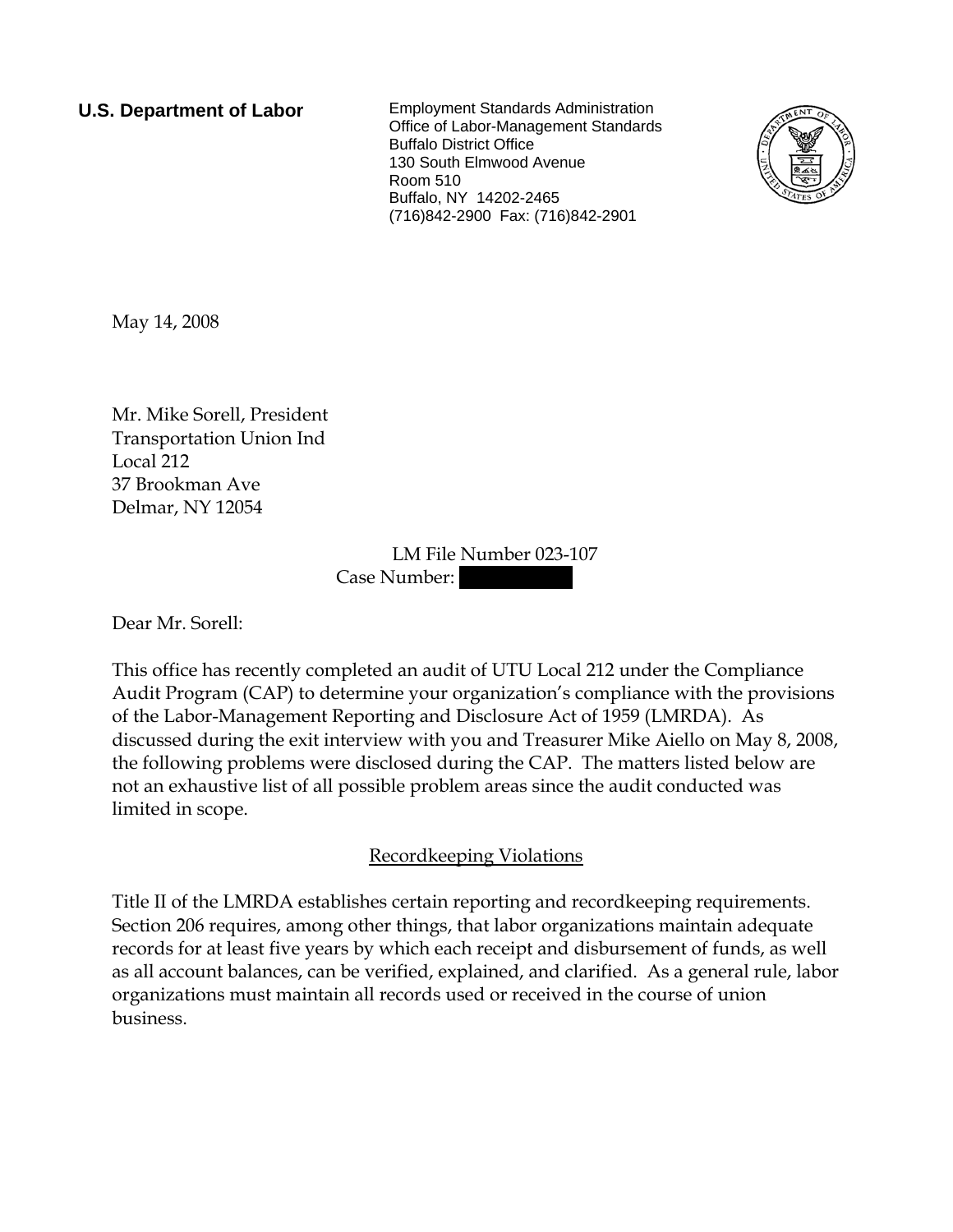Mr. Mike Sorell May 14, 2008 Page 2 of 6

For disbursements, this includes not only original bills, invoices, receipts, vouchers, and applicable resolutions, but also documentation showing the nature of the union business requiring the disbursement, the goods or services received, and the identity of the recipient(s) of the goods or services. In most instances, this documentation requirement can be satisfied with a sufficiently descriptive expense receipt or invoice. If an expense receipt is not sufficiently descriptive, a union officer or employee should write a note on it providing the additional information. For money it receives, the labor organization must keep at least one record showing the date, amount, purpose, and source of that money. The labor organization must also retain bank records for all accounts.

The audit of Local 212's 2007 records revealed the following recordkeeping violations:

1. General Reimbursed Expenses

Local 212 did not retain adequate documentation for reimbursed expenses incurred by the officers or local chairmen for cell phone bills totaling at least \$5,000. The president and treasurer are responsible for ensuring that the proper documentation is received prior to issuing reimbursements for expenses.

As previously noted above, labor organizations must retain original receipts, bills, and vouchers for all disbursements. The president and treasurer (or corresponding principal officers) of your union, who are required to sign your union's LM report, are responsible for properly maintaining union records.

### 2. Meal Expenses

Local 212 did not require officers and employees to submit itemized receipts for meal expenses totaling at least \$1,263.63. The union must maintain itemized receipts provided by restaurants to officers and employees. These itemized receipts are necessary to determine if such disbursements are for union business purposes and to sufficiently fulfill the recordkeeping requirement of LMRDA Section 206.

Local 212 records of meal expenses did not always include written explanations of union business conducted or the names and titles of the persons incurring the restaurant charges. For example, restaurant receipts submitted by Local Chairman Michael Fink do not contain the names of attendees, and reason for meetings. Additionally, some of the receipts do not provide the name and address of the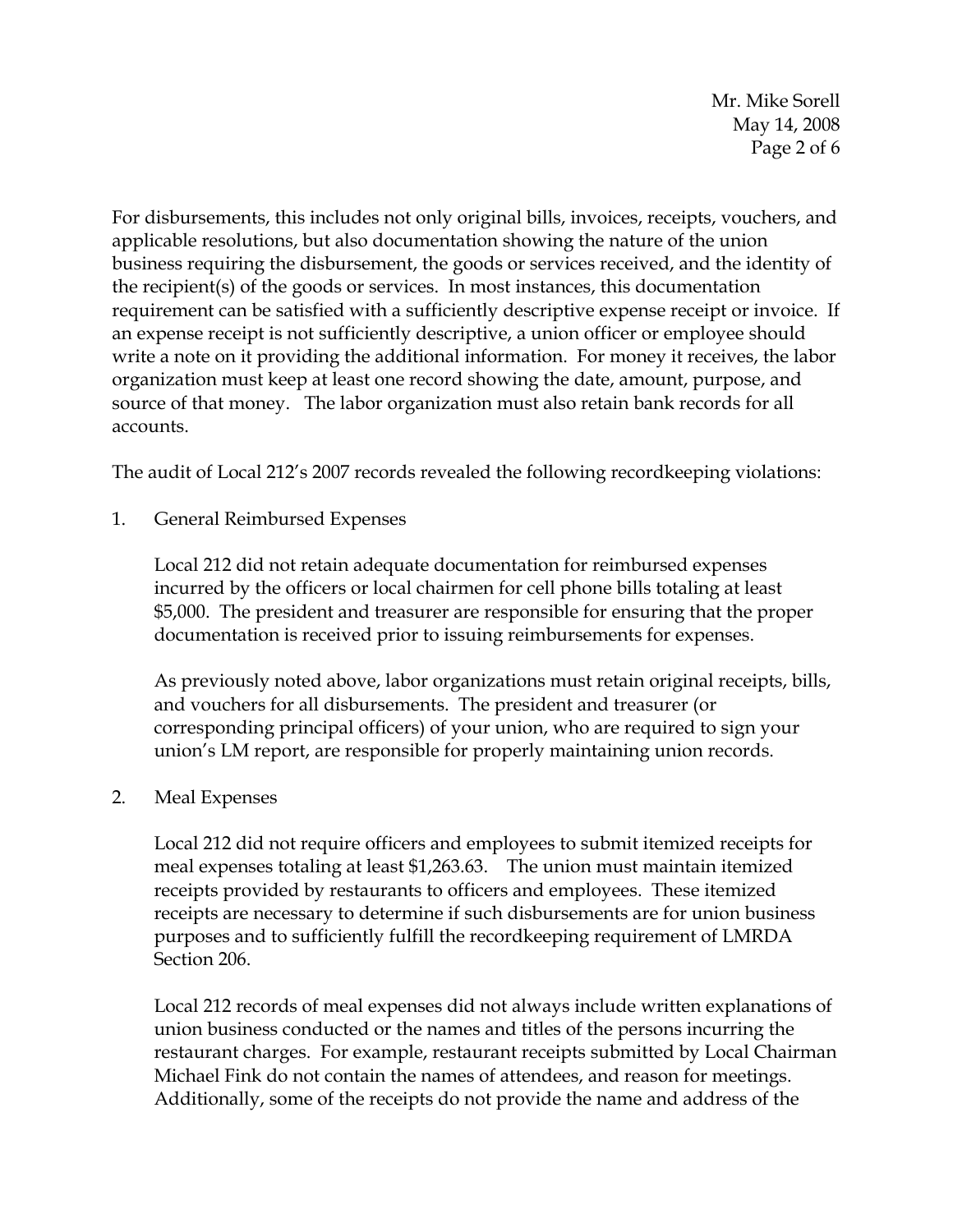Mr. Mike Sorell May 14, 2008 Page 3 of 6

restaurant. Union records of meal expenses must include written explanations of the union business conducted and the full names and titles of all persons who incurred the restaurant charges. Also, the records retained must identify the names of the restaurants where the officers or employees incurred meal expenses.

### 3. Lost Wages

Local 212 did not retain adequate documentation for lost wage reimbursement payments to Local Chairman Joshua Therrien totaling at least \$1700. The union must maintain records in support of lost wage claims that identify each date lost wages were incurred, the number of hours lost on each date, the applicable rate of pay, and a description of the union business conducted. The OLMS audit found that Local 212 accepted a monthly submission from Mr. Therrien requesting reimbursement for a certain number of days worked without detail regarding the dates, hours, and union business attended.

### 4. Information not Recorded in Meeting Minutes

During the audit, Treasurer Aiello advised OLMS that the membership authorized non-recurring expenses at the monthly membership meetings. However, the minutes of the meeting do not contain any reference to those issues. For example, Local Chairmen Mike Fink and Joshua Therrien purchased printers in September 2007 totaling at least \$469.76 with no mention of approval in the membership meeting minutes. Minutes of all membership or executive board meetings must report any disbursement authorizations made at those meetings.

### 5. Lack of Salary Authorization

Local 212 did not maintain records to verify that the salaries reported in Item 24 (All Officer and Disbursements to Officers) of the LM-3 was the authorized amount and therefore was correctly reported. The union must keep a record, such as meeting minutes, to show the current salary authorized by the entity or individual in the union with the authority to establish salaries.

The proper maintenance of union records is the personal responsibility of the individuals who are required to file Local 212's LM report. You should be aware that under the provisions of Section 209(a) of the LMRDA and Section 3571 of Title 18 of the U.S. Code, willful failure to maintain records can result in a fine of up to \$100,000 or imprisonment for not more than one year, or both. Under the provisions of Section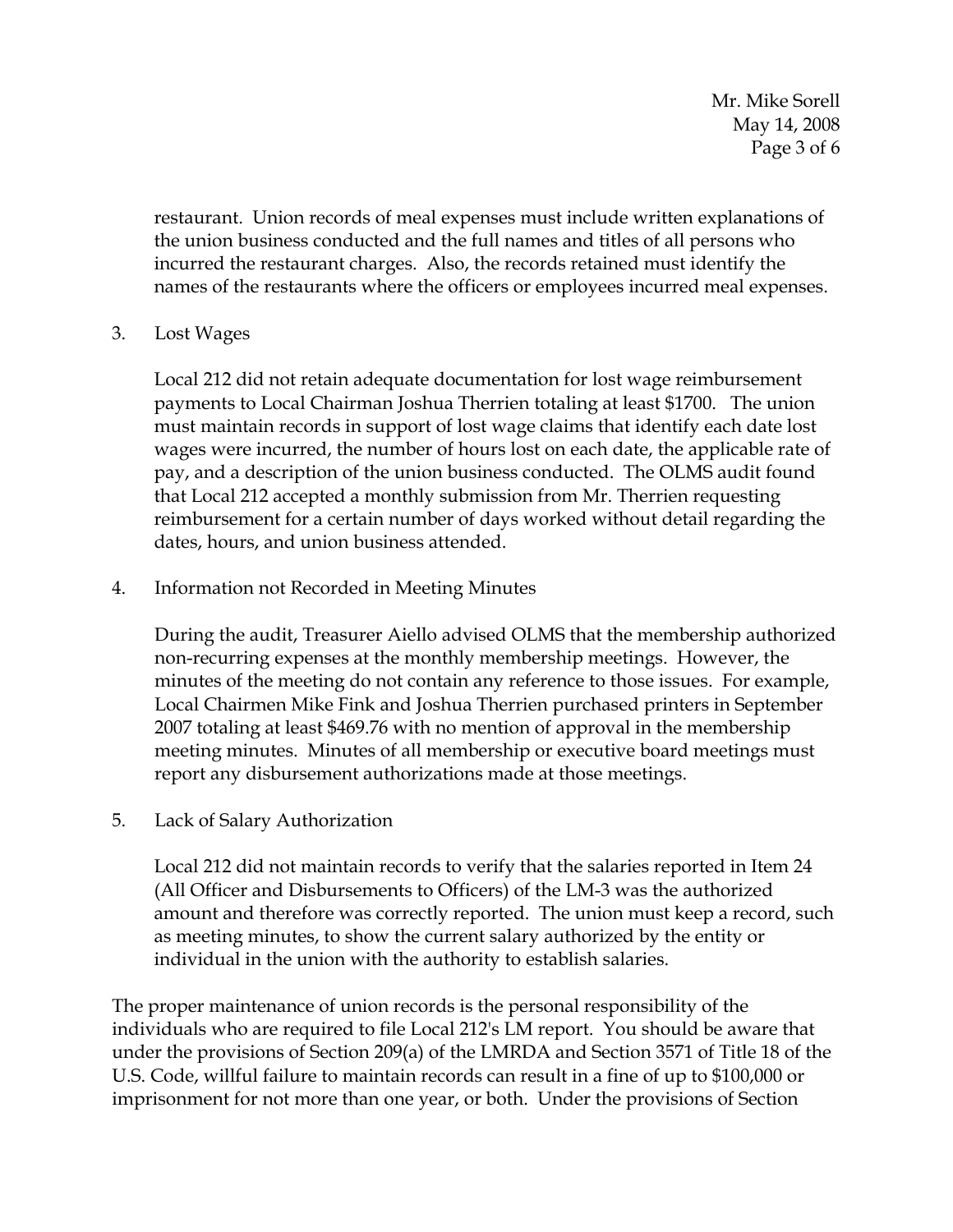Mr. Mike Sorell May 14, 2008 Page 4 of 6

209(c) of the LMRDA and Section 3571 of Title 18 of the U.S. Code, willful destruction or falsification of records can result in a fine of up to \$100,000 or imprisonment for not more than one year, or both. The penalties provided in Section 209(c) and Section 3571 of Title 18 apply to any person who caused the violations, not just the individuals who are responsible for filing the union's LM report.

## Reporting Violation

The audit disclosed a violation of LMRDA Section 201(b), which requires labor organizations to file annual financial reports accurately disclosing their financial condition and operations. The Labor Organization Annual Report (Form LM-3) filed by Local 212 for fiscal year ending December 31, 2007, was deficient in that:

Local 212 did not include some reimbursements to officers totaling at least \$13,182 in the amounts reported Item 24 (All Officers and Disbursements to Officers). It appears the union erroneously reported these payments in Items 48 (Office & Administrative Expense) and 54 (Other Disbursements).

The union must report most direct disbursements to Local 212 officers and some indirect disbursements made on behalf of its officers in Item 24. A "direct disbursement" to an officer is a payment made to an officer in the form of cash, property, goods, services, or other things of value. See the instructions for Item 24 for a discussion of certain direct disbursements to officers that do not have to be reported in Item 24. An "indirect disbursement" to an officer is a payment to another party (including a credit card company) for cash, property, goods, services, or other things of value received by or on behalf of an officer. However, indirect disbursements for temporary lodging (such as a union check issued to a hotel) or for transportation by a public carrier (such as an airline) for an officer traveling on union business should be reported in Item 48 (Office and Administrative Expense).

I am not requiring that Local 212 file an amended LM report for 2007 to correct the deficient items, but Local 212 has agreed to properly report the deficient items on all future reports it files with OLMS.

# Other Issues

# 1. Expense Policy

As I discussed during the exit interview, the audit revealed that Local 212 does not have a clear policy regarding the types of expenses personnel may claim for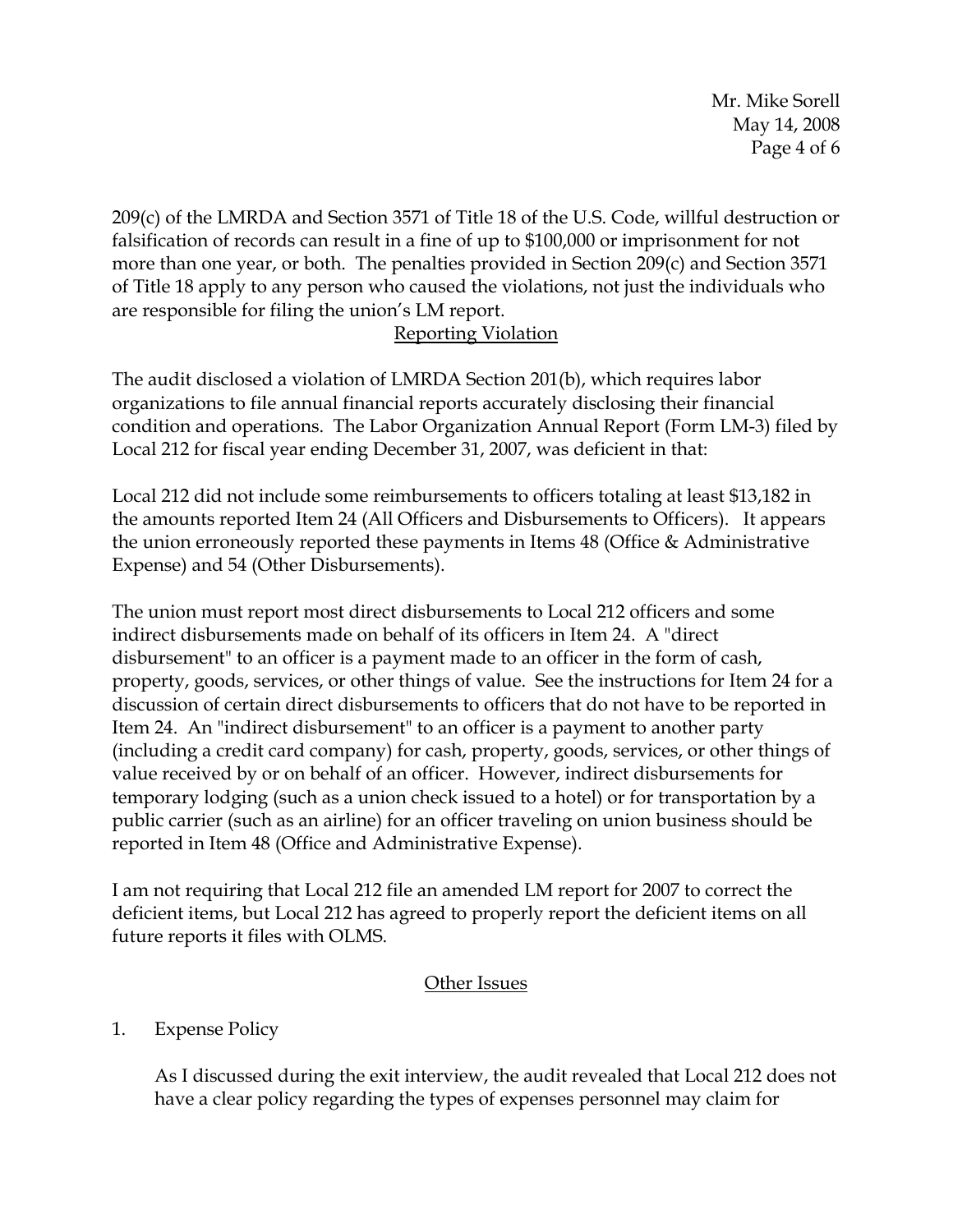Mr. Mike Sorell May 14, 2008 Page 5 of 6

reimbursement. OLMS recommends that unions adopt written guidelines concerning such matters.

### 2. Withholding Taxes

The audit revealed that Local 212 is not withholding taxes from monthly salaries and lost time reimbursement. I suggested that Local 212 contact the IRS to determine if they should be withholding taxes and/or filing payroll tax forms.

3. Electronic Records

During the opening interview Treasurer Aiello explained that he purges the previous years' financial records from the UTU access bookkeeping system and retains the data on a thumb drive. While I was able to view the data from this thumb drive, it was not in its original format. Mr. Aiello indicated that the data could be loaded back into access; however, he was unsure what effect it would have on the current year financial information. I suggested printing a general ledger at the end of the year, prior to purging the data.

4. Financial Recordkeeping Power Point

During the exit interview I reviewed the Financial Recordkeeping power point with you. I showed you how to retrieve this power point presentation from the OLMS website and suggested that you review the power point with your local chairmen to help them understand the recordkeeping requirements regarding reimbursed expenses. As requested, this power point was also e-mailed to Mr. Aiello on May 12, 2008.

I want to extend my personal appreciation to UTU Local 212 for the cooperation and courtesy extended during this compliance audit. I strongly recommend that you make sure this letter and the compliance assistance materials provided to you are passed on to future officers. If we can provide any additional assistance, please do not hesitate to call.

Sincerely,